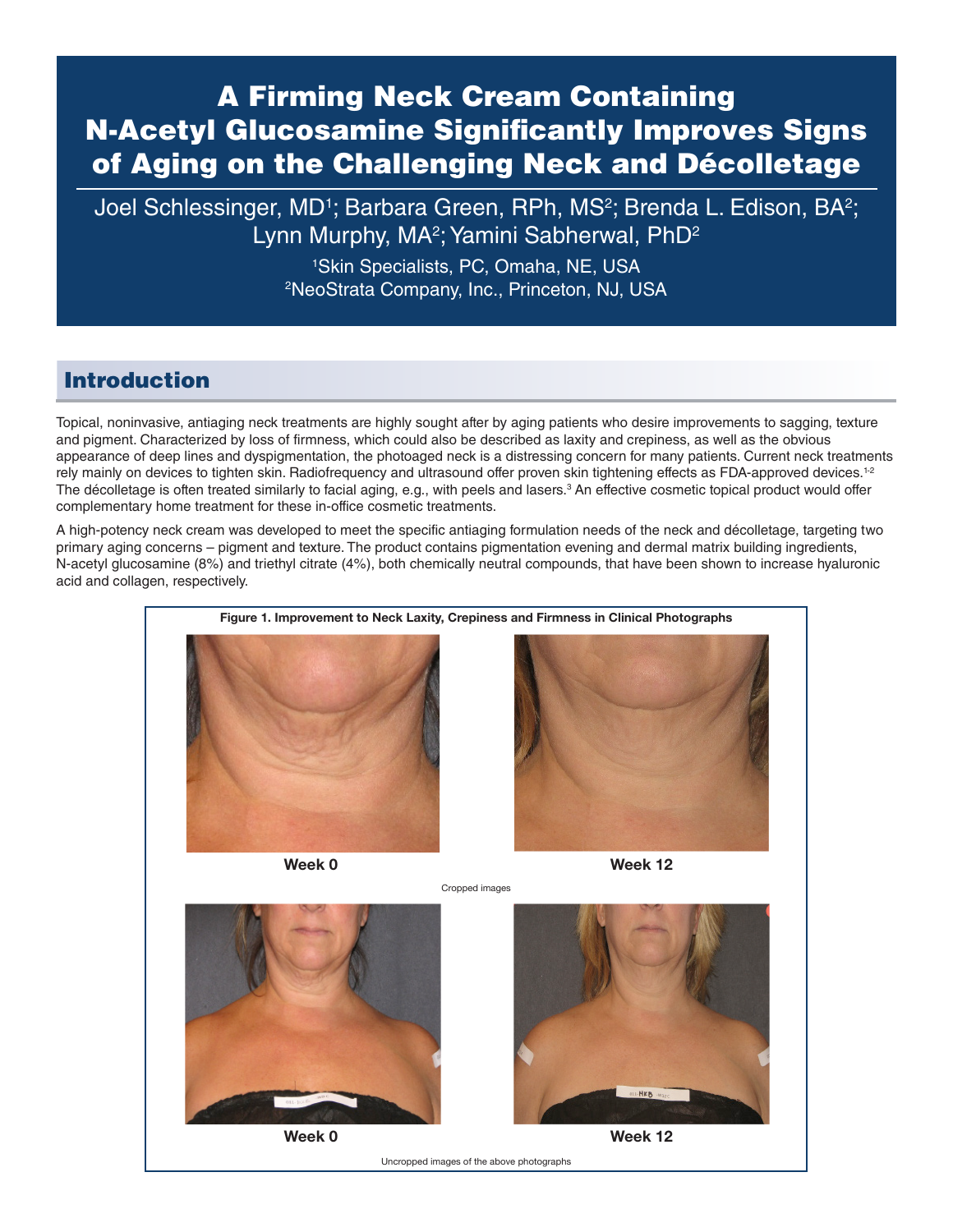#### **In Vitro Skin Effects of N-Acetyl Glucosamine: Matrix Building and Reduced Melanin Production**

N-acetyl glucosamine (NAG), an amino sugar compound, has been clinically proven to plump and increase skin's thickness via objective assessment using digital calipers; an effect that has been linked to its ability to increase hyaluronic acid synthesis in fibroblast cell culture models.4 Since it is one of the repeating units in the hyaluronic acid molecule, it is not surprising that NAG supplementation to dermal fibroblast cells provokes hyaluronic acid synthesis. Additionally, NAG provides pigment evening effects. It has been shown to reduce hyperpigmentation in skin via tyrosinase inhibition.5 Separate *in vitro* cell biology experiments further support its melanin-reducing effects (Figure 2).



### **Objective**

A 16-week clinical study was conducted to assess the efficacy, tolerability and aesthetics of this antiaging formulation on the neck and décolletage.

## Study Methodology

| Design                                                                                                                      | • A 16 week, Institutional Review Board approved, single center, prospective study with direct comparison to baseline condition                                                                                                                                                                                                                                                                                                                                                                                                                                                                                                                                                                                                                                                               |
|-----------------------------------------------------------------------------------------------------------------------------|-----------------------------------------------------------------------------------------------------------------------------------------------------------------------------------------------------------------------------------------------------------------------------------------------------------------------------------------------------------------------------------------------------------------------------------------------------------------------------------------------------------------------------------------------------------------------------------------------------------------------------------------------------------------------------------------------------------------------------------------------------------------------------------------------|
| Population/Inclusion                                                                                                        | • 45 Caucasian women (Fitzpatrick types I, II, III), ages 40–65 years, with moderate texture (including wrinkles, fine lines, laxity, and/or crepiness) on the<br>neck (score of 2.5-3.0) and presence of at least mild to moderate-severe hyperpigmentation on the décolletage (score of 2.0-3.5)                                                                                                                                                                                                                                                                                                                                                                                                                                                                                            |
| Exclusion                                                                                                                   | Known allergies to skincare products; history of disease or use of medication that could interfere with evaluations; routine use of antiaging topical products,<br>including prescription retinoids within 3 months; hydroxyacids, retinol and other antiaging cosmetics within 2 months; cosmetic procedures within 6 months;<br>and pregnancy/lactation                                                                                                                                                                                                                                                                                                                                                                                                                                     |
| <b>Evaluation Tools</b><br><b>Clinical Measures</b><br>Visual grading was conducted by<br>the Board certified dermatologist | Neck texture, décolletage texture and décolletage pigmentation were graded using a 0–5 scale with half-point increments (weeks 0, 8, 12,16); predefined<br>descriptors were anchored at whole point values (Table 1)<br>Irritation/tolerability parameters such as dryness, erythema, itching, stinging/burning were graded using a 0-3 scale (none, mild, moderate, severe)<br>$\bullet$<br>(weeks 0, 8, 12, 16)                                                                                                                                                                                                                                                                                                                                                                             |
| <b>Objective Measures</b>                                                                                                   | Colorimetric measurements were collected using the Minolta Chromameter standardized 2 inches below the suprasternal notch and 1 inch left of center.<br>The average of 3 measurements was reported (weeks 0, 8, 16)                                                                                                                                                                                                                                                                                                                                                                                                                                                                                                                                                                           |
| <b>Subjective Measures</b>                                                                                                  | Self-assessment questionnaires were completed by subjects (weeks 0, 8, 12, 16)                                                                                                                                                                                                                                                                                                                                                                                                                                                                                                                                                                                                                                                                                                                |
| Photography                                                                                                                 | Standardized digital photographs were taken of the neck and décolletage using a Canon PowerShot S3 IS camera mounted on a tripod<br>(weeks 0, 8, 12, 16)<br>Painstaking efforts were taken to ensure reproducibility and consistency of photos, including a dedicated, windowless room with solid backdrop; partial<br>$\bullet$<br>immobilization of subjects with their backs and head against a wall and feet on taped foot templates, eyes positioned forward on a focused target.<br>Standardized camera positions for left, right and front relied on predetermined floor markings. Subject appearance was standardized with hair pulled back,<br>jewelry removed, and a solid clothing drape. Photos were cropped to enlarge the treatment area; photos were not retouched in any way. |
| <b>Statistics</b>                                                                                                           | Visual grading, instrumental measurements, and self-assessment questionnaires were compared to baseline at each visit using the Student's t-test<br>$(P \le 0.05)$                                                                                                                                                                                                                                                                                                                                                                                                                                                                                                                                                                                                                            |
| Safety                                                                                                                      | • Adverse Events were recorded and tabulated                                                                                                                                                                                                                                                                                                                                                                                                                                                                                                                                                                                                                                                                                                                                                  |
|                                                                                                                             |                                                                                                                                                                                                                                                                                                                                                                                                                                                                                                                                                                                                                                                                                                                                                                                               |

| Table 1. Dermatologist-Assessed Efficacy Parameters for Neck and Décolletage |                 |                                                                                                                                                                         |                                                                                                                                                                                                                                                                                                 |  |  |  |
|------------------------------------------------------------------------------|-----------------|-------------------------------------------------------------------------------------------------------------------------------------------------------------------------|-------------------------------------------------------------------------------------------------------------------------------------------------------------------------------------------------------------------------------------------------------------------------------------------------|--|--|--|
| <b>Score</b>                                                                 | <b>Severity</b> | <b>Texture Descriptors</b><br>(for neck & décolletage)                                                                                                                  | <b>Pigmentation Descriptors</b><br>(for décolletage)                                                                                                                                                                                                                                            |  |  |  |
| $\mathbf{0}$                                                                 | None            | No texture, smooth                                                                                                                                                      | No hyperpigmentation; skin is even toned                                                                                                                                                                                                                                                        |  |  |  |
| 1.0                                                                          | Minimal         | Noticeable texture (may include lines, wrinkles, laxity, crepiness)                                                                                                     | Hyperpigmentation or ruddy erythema is emerging but faint                                                                                                                                                                                                                                       |  |  |  |
| 2.0                                                                          | <b>Mild</b>     | Texture (may include lines, wrinkles, laxity, crepiness) is distinctly noticeable, but<br>not widespread                                                                | Hyperpigmentation is distinctly noticeable but spots are scattered; and/or ruddy<br>appearance/erythema is distinctly noticeable but scattered                                                                                                                                                  |  |  |  |
| 3.0                                                                          | Moderate        | Texture (may include lines, wrinkles, laxity, crepiness) is obvious, becoming<br>pervasive, but still able to be affected by a topical cream                            | Hyperpigmentation is obvious, pervasive, with small, diffuse spots, and/or skin<br>presents with ruddiness/mild erythema. Seborrheic and/or actinic keratoses may be<br>sparsely present, but are not included in the assessment. Condition is still able to be<br>affected by a topical cream. |  |  |  |
| 4.0                                                                          | Severe          | Texture (may include lines, wrinkles, laxity, crepiness) is pervasive and unlikely to be<br>noticeably improved with a topical cream                                    | Hyperpigmentation is diffuse with large spots, seborrheic and/or actinic keratoses<br>may be present. Overt poikiloderma.                                                                                                                                                                       |  |  |  |
| 5.0                                                                          | Very Severe     | Texture (may include lines, wrinkles, laxity, crepiness) is unlikely to show enough<br>improvement to be clinically meaningful without surgical/procedural intervention | Hyperpigmentation and/or ruddiness/poikiloderma is unlikely to show enough<br>improvement to be clinically meaningful without procedural intervention                                                                                                                                           |  |  |  |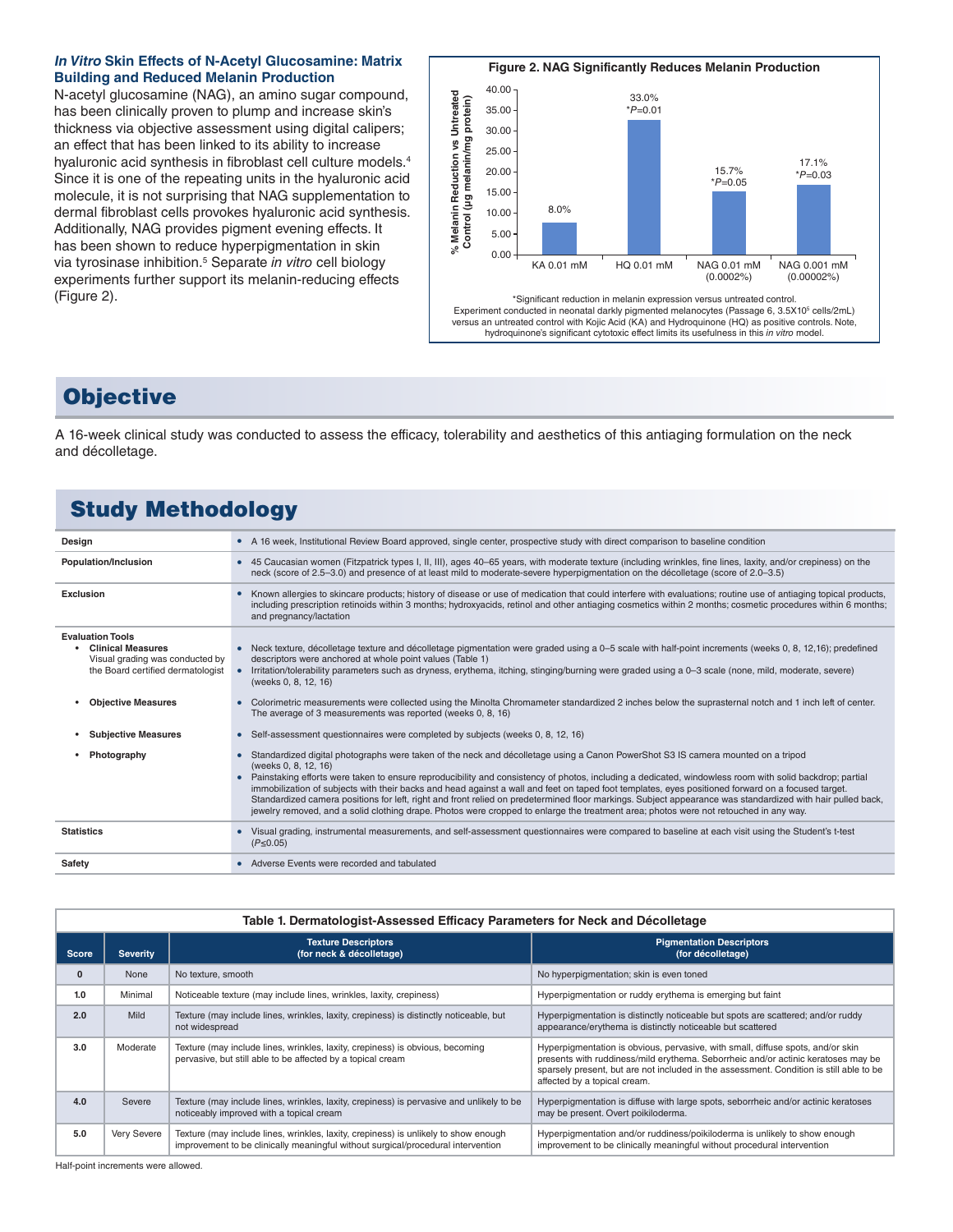### Test Products

An oil-free, moisturizing, high-potency neck cream (Skin Active Triple Firming Neck Cream, NeoStrata Company, Inc.) was developed using nonirritating, nonacid antiaging benefit ingredients to enable pH-adjustment to skin's natural pH (target pH 5.0–6.0). Special attention was taken to formulate an aesthetically pleasing and nonirritating product that would be ideal for use on the occlusion-prone neck area. (Table 2)

| Table 2. Key Benefit Ingredients in Neck Cream              |                                                                                        |                                                                                                                                                |  |  |  |
|-------------------------------------------------------------|----------------------------------------------------------------------------------------|------------------------------------------------------------------------------------------------------------------------------------------------|--|--|--|
| <b>Cosmetic Benefit for Skin</b>                            | Ingredient                                                                             | <b>Mechanism of Action</b>                                                                                                                     |  |  |  |
| Matrix Building/Firming<br>(GAGs)<br><b>Pigment Evening</b> | N-acetyl glucosamine<br>(NeoGlucosamine <sup>®</sup> ) 8%                              | Increases hyaluronic acid; reduces tyrosinase<br>(pigment evening)                                                                             |  |  |  |
| Matrix Building/Firming<br>(collagen)                       | Triethyl citrate<br>(NeoCitriate <sup>®</sup> ) 4%                                     | Increases collagen, plumps matrix to lift and firm                                                                                             |  |  |  |
| Collagen Booster,<br>Anti-inflammatory                      | Palmitoyl glycine<br>(Pro-Amino Acid)                                                  | Increases pro-collagen, reduces inflammation                                                                                                   |  |  |  |
| Protection against<br>cellular aging                        | Swiss apple stem cell extract<br>(PhytoCellTec™ Malus Domestica, Mibelle Biochemistry) | Protects and maintains function of human skin cells:<br>delays cellular senescence                                                             |  |  |  |
| Antioxidant/free<br>radical scavenger                       | Vitamin E acetate                                                                      | Free radical scavenger                                                                                                                         |  |  |  |
| Immediate visual<br>smoothing/toning                        | Tospearl & Nylon                                                                       | Blurring agents reduce skin reflectivity                                                                                                       |  |  |  |
| Vehicle                                                     | Oil free, paraben free, moisturizing vehicle,<br>contains shea butter                  | Cream formulation with fragrant blend of light green/floral<br>(fragrance free, allergen free blend); non-acid formulation<br>$(pH 5.0 - 6.0)$ |  |  |  |

### **Results**

Forty-two women completed the study.

#### **Clinical Grading**

- $\triangleright$  All dermatologist-graded aging parameters including neck texture, décolletage texture and décolletage pigmentation were significantly improved at each time point, *P*<0.001.
- $\triangleright$  After 16 weeks, neck texture improved 25%, décolletage texture improved 29% and décolletage pigmentation improved 23%. (Figure 3)

#### **Chromameter**

Ø Chromameter measurements revealed significant improvements at weeks 8 and 16 in brightness (L\*), *P*<0.001, and erythema (a\*), *P*<0.05.

#### **Self-Assessment**

Ø Self-assessed aging parameters were significantly improved on the décolletage and neck, *P*<0.05, providing subjective support of clinical data (Figure 4).